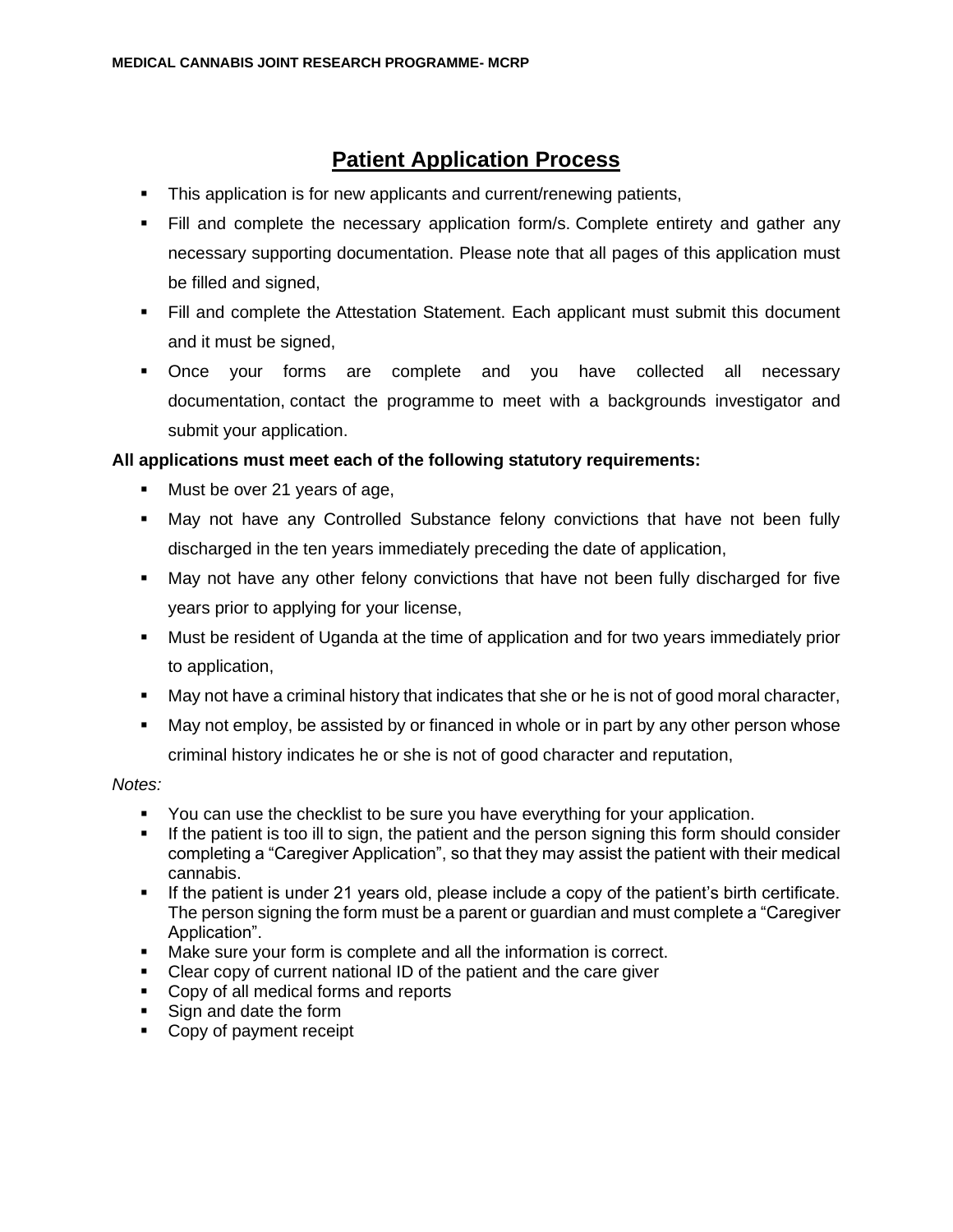| <b>FORM5: PATIENT REGISTRATION FORM</b><br><b>STAPLE TWO</b><br>To ensure confidentiality, information regarding application status will not be given over the phone. Once<br><b>PHOTOS HERE</b><br>applications are processed, communication will be sent to the Patient's residence with further instructions<br>for the finalization of the Registry Card.                                                                                                                                                |                                        |                                    |  |  |
|--------------------------------------------------------------------------------------------------------------------------------------------------------------------------------------------------------------------------------------------------------------------------------------------------------------------------------------------------------------------------------------------------------------------------------------------------------------------------------------------------------------|----------------------------------------|------------------------------------|--|--|
| Application fees: 50,000 ugx                                                                                                                                                                                                                                                                                                                                                                                                                                                                                 |                                        |                                    |  |  |
|                                                                                                                                                                                                                                                                                                                                                                                                                                                                                                              | <b>SECTION1: PATIENT INFORMATION</b>   |                                    |  |  |
|                                                                                                                                                                                                                                                                                                                                                                                                                                                                                                              |                                        |                                    |  |  |
| <b>FIRST NAME</b>                                                                                                                                                                                                                                                                                                                                                                                                                                                                                            |                                        | <b>LAST NAME</b>                   |  |  |
| <b>DATE &amp; PLACE OF</b><br><b>BIRTH</b>                                                                                                                                                                                                                                                                                                                                                                                                                                                                   |                                        | <b>ADDRESS</b>                     |  |  |
| <b>TELEPHONE</b>                                                                                                                                                                                                                                                                                                                                                                                                                                                                                             |                                        | <b>EMAIL</b>                       |  |  |
| <b>SECTION2: CARE GIVER / GUARDIAN INFORMATION</b>                                                                                                                                                                                                                                                                                                                                                                                                                                                           |                                        |                                    |  |  |
| <b>FIRST NAME</b>                                                                                                                                                                                                                                                                                                                                                                                                                                                                                            |                                        | <b>LAST NAME</b>                   |  |  |
| <b>DATE &amp; PLACE OF</b><br><b>BIRTH</b>                                                                                                                                                                                                                                                                                                                                                                                                                                                                   |                                        | <b>ADDRESS</b>                     |  |  |
| <b>TELEPHONE</b>                                                                                                                                                                                                                                                                                                                                                                                                                                                                                             |                                        | <b>EMAIL</b>                       |  |  |
| <b>SECTION3: MEDICAL PROVIDER INFORMATION</b>                                                                                                                                                                                                                                                                                                                                                                                                                                                                |                                        |                                    |  |  |
| <b>FIRST NAME</b>                                                                                                                                                                                                                                                                                                                                                                                                                                                                                            |                                        | <b>LAST NAME</b>                   |  |  |
| <b>DATE &amp; PLACE OF</b><br><b>BIRTH</b>                                                                                                                                                                                                                                                                                                                                                                                                                                                                   |                                        | <b>ADDRESS</b>                     |  |  |
| <b>TELEPHONE</b>                                                                                                                                                                                                                                                                                                                                                                                                                                                                                             |                                        | <b>EMAIL</b>                       |  |  |
| <b>CLINICAL</b><br><b>LICENSURE</b>                                                                                                                                                                                                                                                                                                                                                                                                                                                                          |                                        | <b>Medical</b><br>License #:       |  |  |
| <b>BOARD CERTIFIED</b><br><b>SPECIALTY:</b>                                                                                                                                                                                                                                                                                                                                                                                                                                                                  |                                        | $MCRP$ #:                          |  |  |
|                                                                                                                                                                                                                                                                                                                                                                                                                                                                                                              | <b>PATIENT'S ATTESTATION STATEMENT</b> |                                    |  |  |
| Applicant Signature: I have included a copy of my national ID. By signing below, I agree that: All the information given above<br>is complete and correct. I will follow the limits and restrictions on my right to have and use medical cannabis under the laws<br>of The Republic of Uganda. I allow the Medical Cannabis Joint Research Programme to discuss my medical condition,<br>including treatment records, test results and evaluations specific to enrollment in the Medical Cannabis Programme. |                                        |                                    |  |  |
| * All original pages of the application, a photocopy of the patient's National ID and supporting documents should<br>be sent together. This may be done by the patient or the practitioner. A practitioner shall not be subject to arrest<br>or prosecution, penalized in any manner or denied any right or privilege for recommending the medical use of<br>cannabis or providing written certification for the medical use of cannabis as per statue.                                                      |                                        |                                    |  |  |
| <b>PATIENT NAME:</b>                                                                                                                                                                                                                                                                                                                                                                                                                                                                                         |                                        | <b>CARE GIVER / GUARDIAN NAME:</b> |  |  |
| <b>SIGNATURE:</b>                                                                                                                                                                                                                                                                                                                                                                                                                                                                                            |                                        | <b>SIGNATURE:</b>                  |  |  |
| <b>DATE</b>                                                                                                                                                                                                                                                                                                                                                                                                                                                                                                  |                                        | <b>DATE</b>                        |  |  |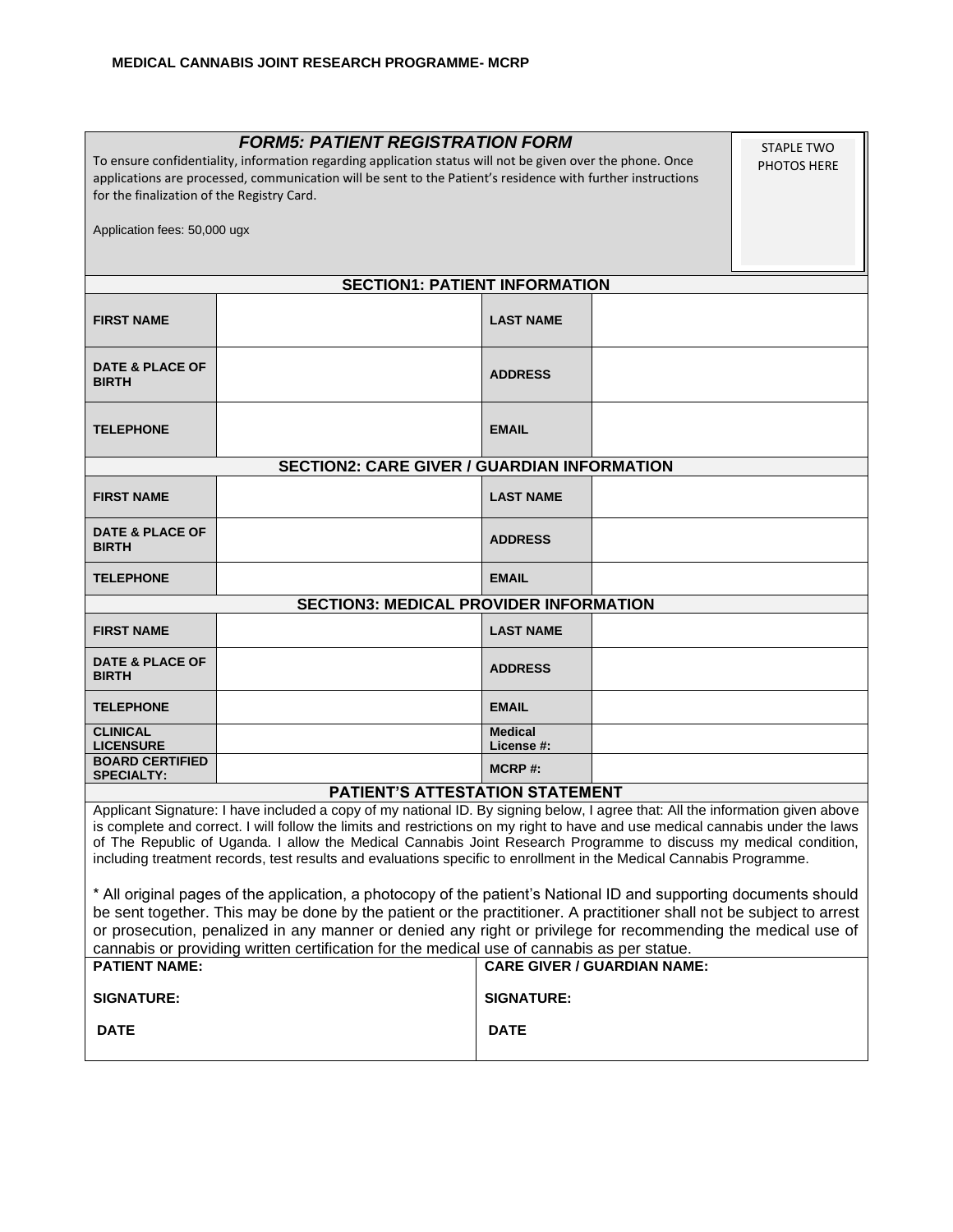# **SECTION4: PHYSICIAN CERTIFICATION**

PATIENT'S INSTRUCTIONS: Have your physician complete this entire section. This section should be submitted with your completed application to the programme – partial applications will not be accepted. The patient application must be received by ministry of health, within 7 days of the physician's signature date. Faxed and electronic copies will not be accepted.

### *Note: This certification is provided per statute you must first see the patient in-person.*

Provide the date and place of your last in-person visit here:

Based on your examination of the patient, by signing below you are certifying everything below:

- − The patient's condition is chronic and debilitating,
- − You have discussed the potential risks and benefits with the patient,
- − You find that the potential health benefits of the medical use of cannabis likely outweigh the health risks for the patient,
- − You understand the Medical Cannabis Program needs clinical records annually for verification purposes. You are licensed in Uganda to prescribe and administer drugs.

### **Instructions for Medical Providers**

Practitioners must have a physician-patient relationship with the qualified patient. You must conduct an in-person evaluation of the qualified patient prior to issuing a certification. Certifications via telemedicine will be accepted ONLY after a patient has been seen in-person.

PLEASE PRINT CLEARLY OR TYPE THE APPLICATION – The medical form can be completed using a computer, and then printed and signed, or it can be handwritten.

Page 1 - Completed by the patient including their name, demographics, current address, current telephone number, and original signature (photocopies not accepted).

Page 2 - Filled out by a medical provider (e.g. Doctor, Nurse Practitioner, prescribing Psychologist, Dentist, etc. who is allowed by law to prescribe controlled substances in the Republic of Uganda). Please Note: Physicians and Fellows must pre-qualify and ethically cleared to join the MCRP otherwise they do not have the credentials necessary to meet regulatory requirements.

Please have attending physicians complete the certification. **Ensure the following information is present:**

- 1. Patient's legal name and date of birth (matching the patient's National ID);
- 2. Address where the examination took place and how long this patient has been in your care;
- 3. Reason for provider's certification (i.e., approved condition/diagnosis): Check all conditions that apply to the patient and circle the primary certifying condition.
- 4. Provider's information:
	- Name, clinical license held, and board specialty
	- Medical License number
	- Other Reference as may be required
	- MCRP Controlled Substance License number.
	- Office address, mailing address, phone number, and fax number
	- Original provider signature and date (photocopies not accepted)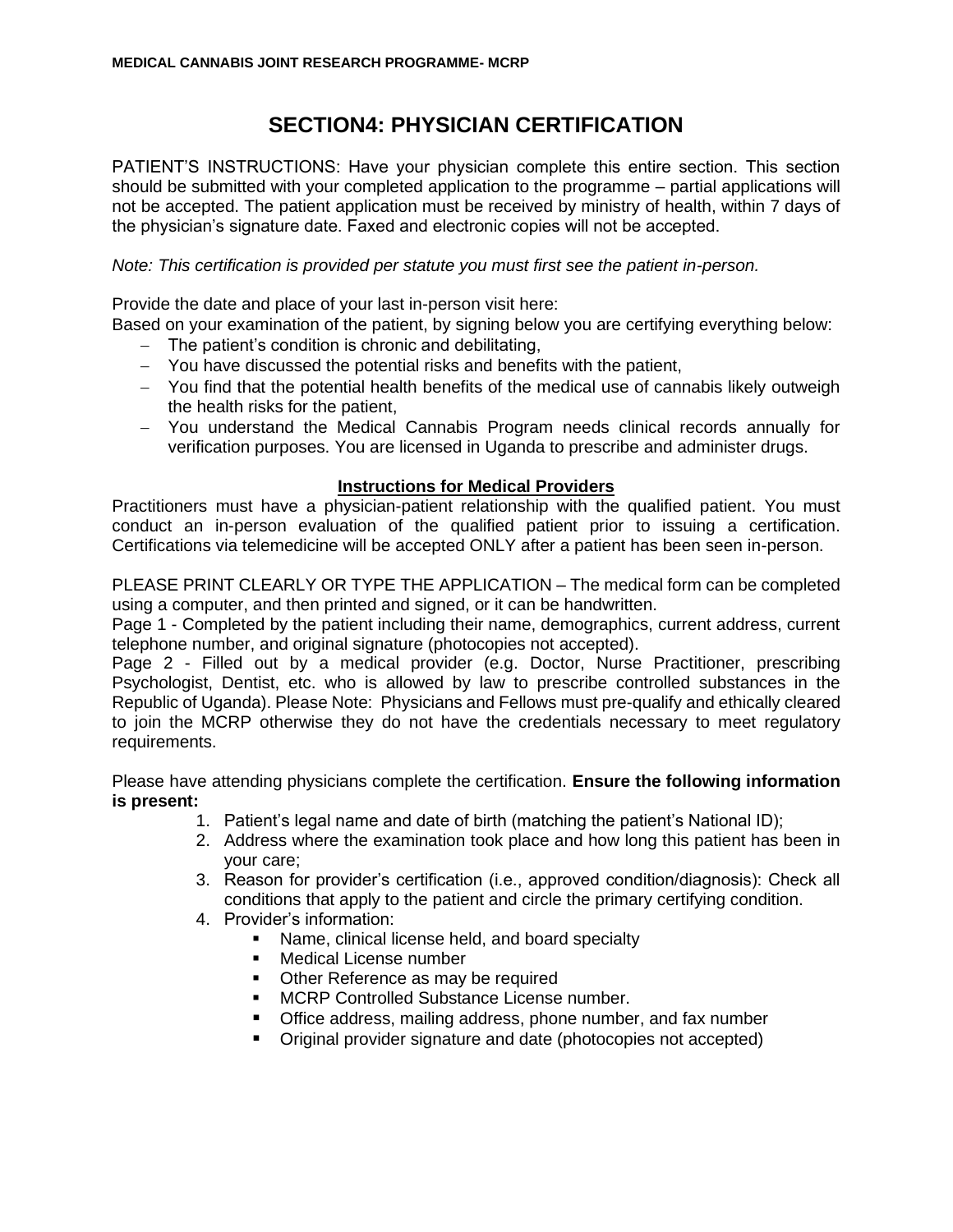| <b>FORM6: MEDICAL CERTIFICATION FORM</b><br>STAPLE TWO<br>To ensure confidentiality, information regarding application status will not be given over the phone. Once<br>PHOTOS HERE<br>applications are processed, communication will be sent to the Patient's residence with further instructions<br>for the finalization of the Registry Card.                                                                                                                                                                                                                                                                                                                                                                                                                  |                 |                  |                |  |  |
|-------------------------------------------------------------------------------------------------------------------------------------------------------------------------------------------------------------------------------------------------------------------------------------------------------------------------------------------------------------------------------------------------------------------------------------------------------------------------------------------------------------------------------------------------------------------------------------------------------------------------------------------------------------------------------------------------------------------------------------------------------------------|-----------------|------------------|----------------|--|--|
| <b>SECTION1: PATIENT INFORMATION</b>                                                                                                                                                                                                                                                                                                                                                                                                                                                                                                                                                                                                                                                                                                                              |                 |                  |                |  |  |
| <b>FIRST NAME</b>                                                                                                                                                                                                                                                                                                                                                                                                                                                                                                                                                                                                                                                                                                                                                 |                 | <b>LAST NAME</b> |                |  |  |
| <b>DATE &amp; PLACE OF</b><br><b>BIRTH</b>                                                                                                                                                                                                                                                                                                                                                                                                                                                                                                                                                                                                                                                                                                                        |                 | <b>ADDRESS</b>   |                |  |  |
| <b>TELEPHONE</b>                                                                                                                                                                                                                                                                                                                                                                                                                                                                                                                                                                                                                                                                                                                                                  |                 | <b>EMAIL</b>     |                |  |  |
|                                                                                                                                                                                                                                                                                                                                                                                                                                                                                                                                                                                                                                                                                                                                                                   | <b>DIGNOSIS</b> |                  | <b>REMARKS</b> |  |  |
| Alzheimer's Disease<br>1.<br>Amyotrophic Lateral Sclerosis (ALS)<br>2.<br>3. Autism Spectrum Disorder<br>BPH<br>4.<br>5.<br>Cancer<br>Cachexia or Wasting Syndrome<br>6.<br>7.<br>Crohn's Disease<br>Chronic debilitating Migraines or New daily<br>8.<br>persistent headache<br>9. Damage to the Nervous Tissue of the Spinal<br>Cord (with objective neurological indication of<br>intractable spasticity)<br>10. Decompensated Cirrhosis<br>11. Epilepsy/Seizure Disorder<br>12. Friedreich's Ataxia<br>13. Glaucoma<br>14. Hepatitis C Infection<br>15. HIV/AIDS<br>16. Hospice Care<br>17. Huntington's Disease<br>18. Inclusion Body Myositis<br>19. Inflammatory Autoimmune-mediated Arthritis<br>20. Intractable Nausea/Vomiting<br>21. Lewy Body Disease |                 |                  |                |  |  |
| 22. Multiple Sclerosis<br>23. Obstructive Sleep Apnea<br>24. Opioid Use Disorder<br>25. Painful Peripheral Neuropathy<br>26. Parkinson's Disease<br>27. Post-Traumatic Stress Disorder (PTSD)<br>28. Severe Anorexia/Cachexia<br>29. Severe, debilitating pain that has not responded<br>to previously prescribed medication or surgical<br>measure for more than three (3) months, or for which                                                                                                                                                                                                                                                                                                                                                                  |                 |                  |                |  |  |